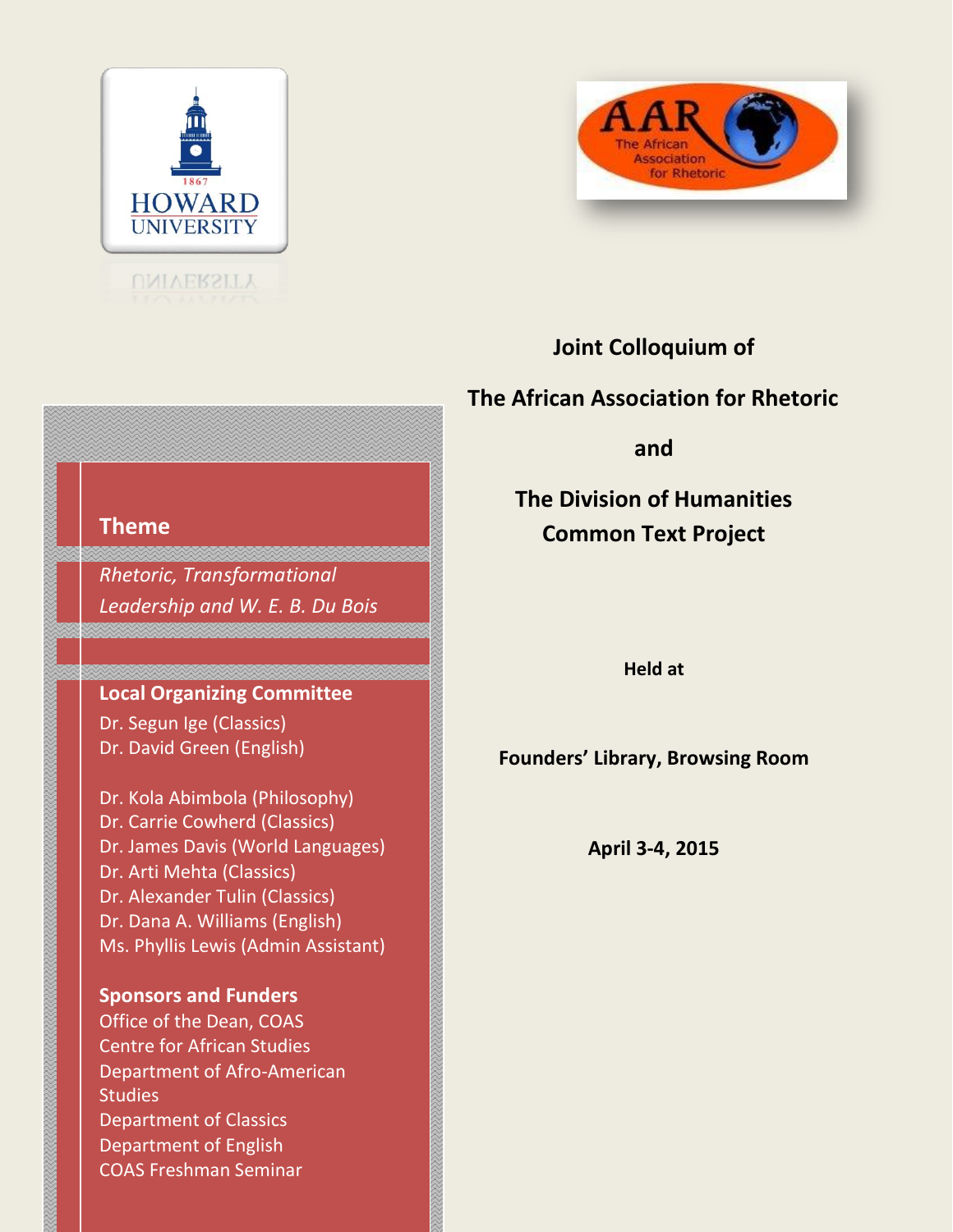| <b>Time</b>   | Day 1                                                            |
|---------------|------------------------------------------------------------------|
| 9:30-10:00    | <b>Registration</b>                                              |
| 10:00-10:15   | <b>Welcome - Conveners</b>                                       |
| 10:15-11:00   | <b>Opening Keynote Address</b>                                   |
|               | Segun Gbadegesin                                                 |
| 11:00-12:00   | "Transitions, Political Discourse, and Rhetoric in West Africa"  |
|               | <b>Panel Presentation</b>                                        |
|               | Yuna Ahmed, Michigan Tech University                             |
|               | Nancy Henaku, Michigan Tech University                           |
|               | <b>Chair: Kola Abimbola</b>                                      |
| 12:10-2:10    | Lunch                                                            |
|               | "W. E. B. Du Bois: A Biography in Four Voices                    |
|               | (A Film by Louis Massiah)"                                       |
|               | <b>Discussion Leader: Greg Carr</b>                              |
| $2:10-3:10$   | "Transformational Leadership and Black Women Literacies Unbound' |
|               | Featured Speaker: Rhea Lathan, Florida State University          |
| $3:20 - 4:20$ | "Strategies, Politics and Publics"                               |
|               | <b>Student Panel Presentation</b>                                |
|               | Alexander Lawson, Howard University                              |
|               | Alayna Smith-Mcfee, Howard University                            |
|               | Marcha Chaudry, Howard University                                |
|               | Esau White, Howard University                                    |
| 4:30-5:20     | "Du Bois and Leadership: A Multidisciplinary Perspective"        |
|               | <b>Faculty Roundtable</b>                                        |
|               | <b>Greg Carr, Howard University</b>                              |
|               | Joshua Myers, Howard University                                  |
|               | Ian Smart, Howard University                                     |
|               | Amy Yeboah, Howard University                                    |
| 5:30-6:30     | Featured Speaker: Gerald Horne, University of Houston            |
|               | Spring 2015 John and Eula Cleveland Chair Lecturer               |
|               | <b>Department of Afro-American Studies</b>                       |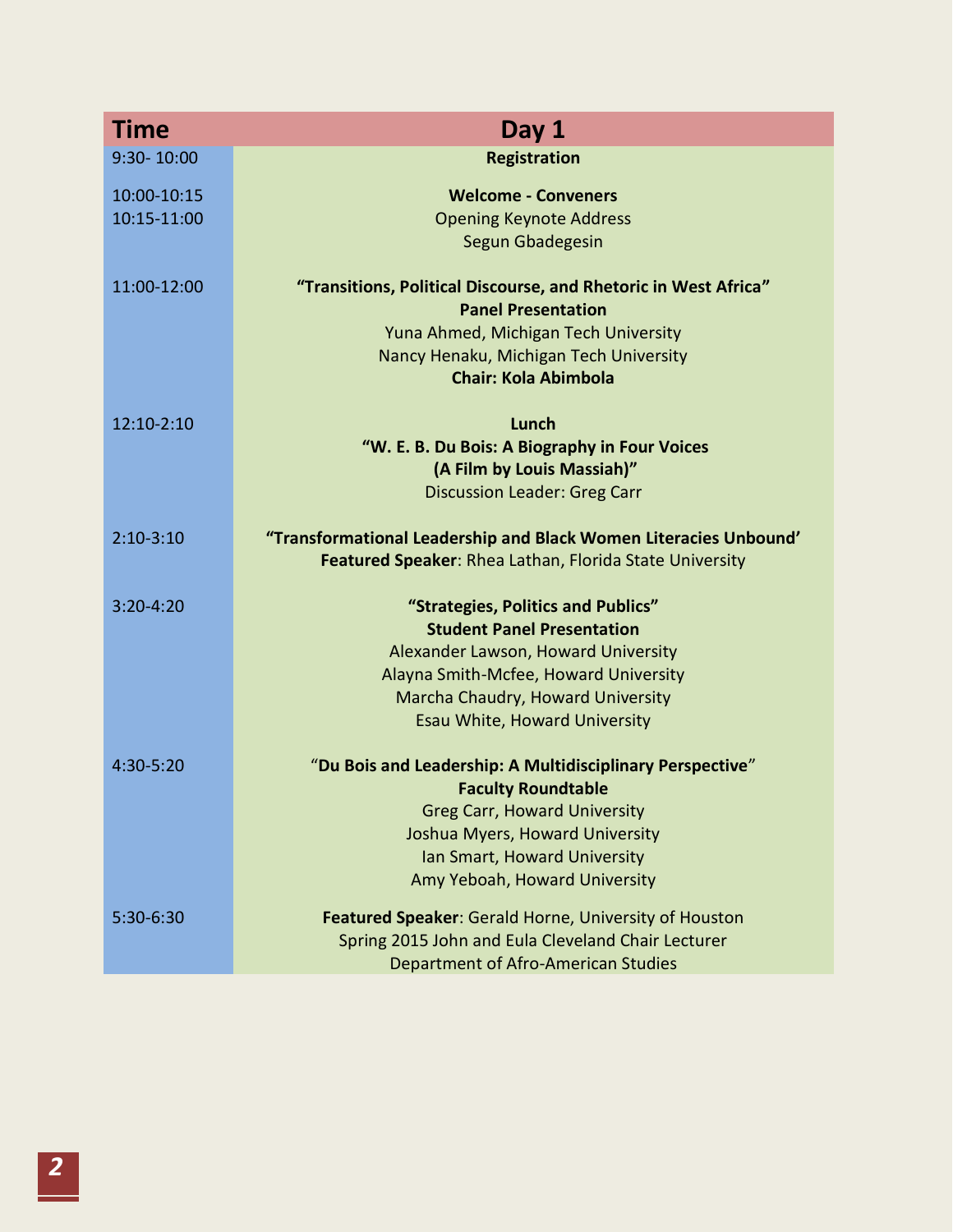| Time          | Day 2                                                                                                                                                                                                                                                                                                                                               |
|---------------|-----------------------------------------------------------------------------------------------------------------------------------------------------------------------------------------------------------------------------------------------------------------------------------------------------------------------------------------------------|
| 10:00-11:00   | "Faith, Music, and Empowerment in the Rhetoric of Du Bois"<br><b>Panel Presentation</b><br>Kaitlyn Patia, Penn State University<br>Earl Brooks, Penn State University<br><b>Caroline Stark, Howard University</b><br><b>Chair: Christopher Shinn</b>                                                                                                |
| 11:10-12:25   | "Du Bois, Rhetoric, and Education"<br><b>Keynote Address:</b><br>Keith Gilyard, Penn State University                                                                                                                                                                                                                                               |
| tol12:30-1:15 | Lunch                                                                                                                                                                                                                                                                                                                                               |
| $1:30-2:25$   | "Looters, Leaders, and the Discourse of Social Change in Africa"<br><b>Panel Presentation</b><br>Taiwo Ilesanmi, Leadership Development Institute<br>Adeyemi Adegoju, University of Freiburg<br><b>Chair: James Davis</b>                                                                                                                           |
| $2:40-3:40$   | "Transformation in this Moment: Ferguson, Die-ins, and the Black Protest<br><b>Tradition Continued"</b><br><b>Activists and Artists Roundtable</b><br>Jessica Solomon, Arts in Praxis<br>Ryan Cheatham-Jackson, Howard University<br>Mazi Mutafa, Words, Beats, Life Inc.<br>Chioma Oruh, Howard University<br>Allyson Carpenter, Howard University |
| $4:00 - 5:00$ | <b>Featured Speaker</b><br>Adam Banks, University of Kentucky<br><b>Closing Remarks</b>                                                                                                                                                                                                                                                             |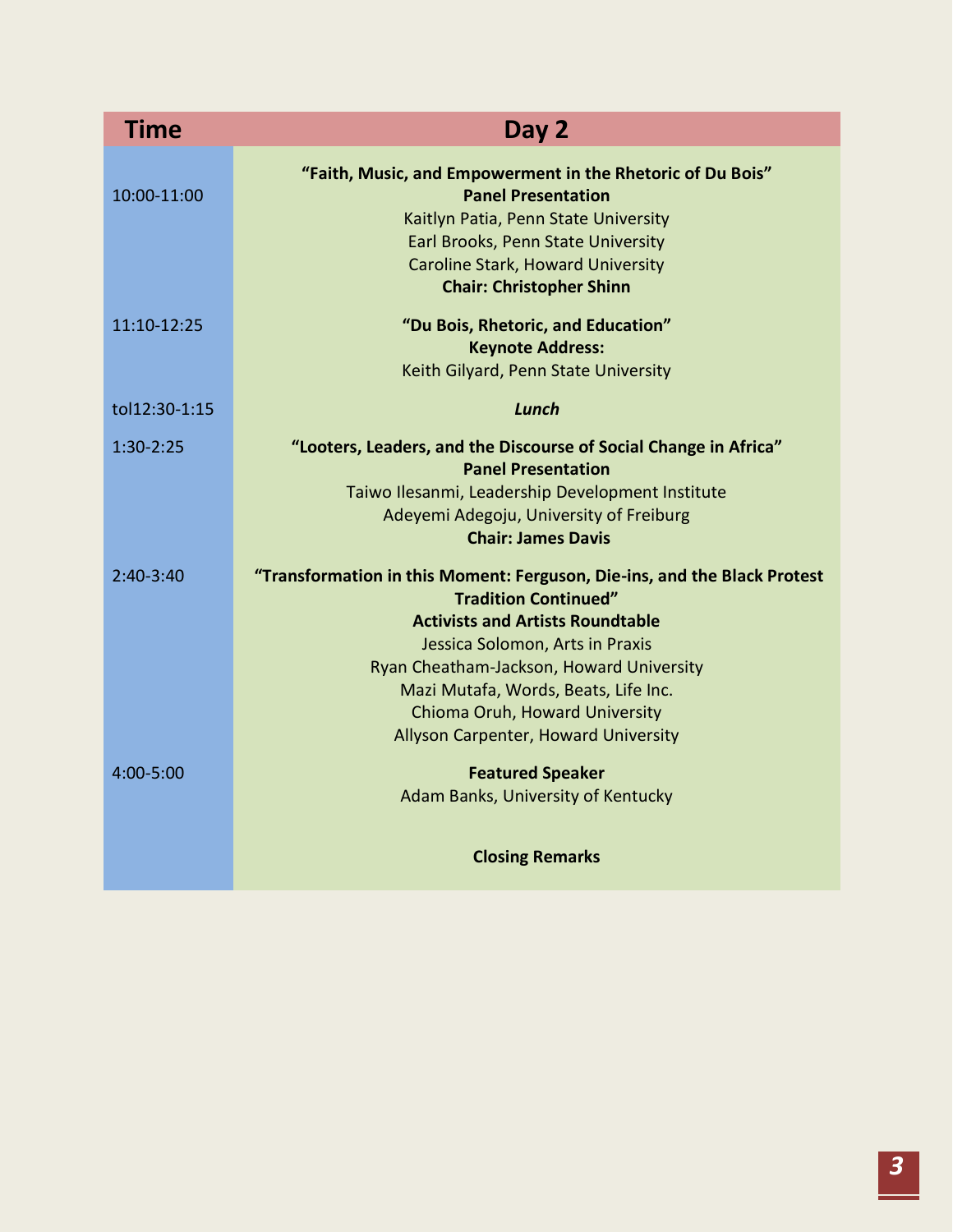

**W. E. B. Du Bois 1868-1963**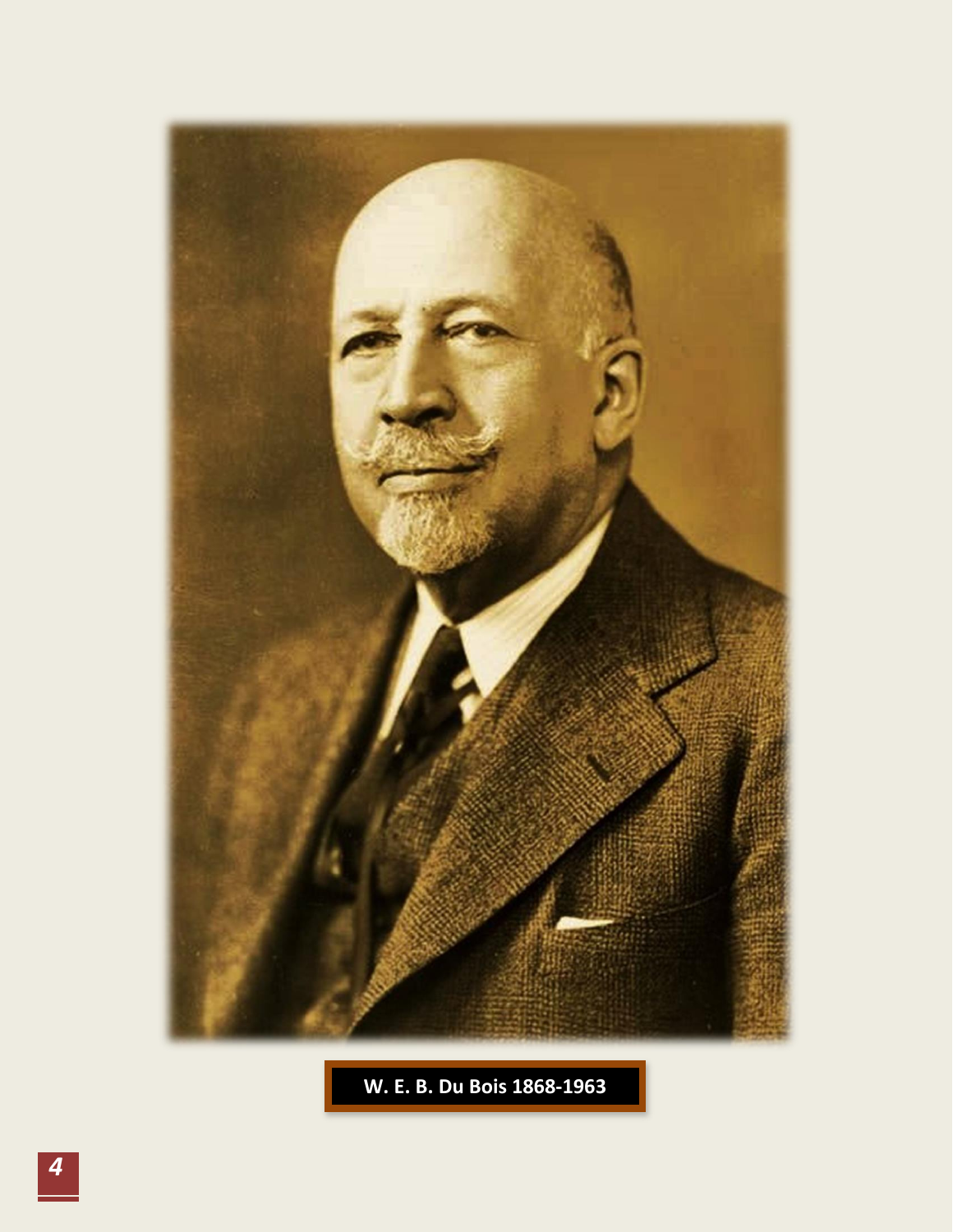# **KEYNOTE SPEAKER**



Dr. Segun Gbadegesin received the B.Sc. degree in Philosophy, Politics and Economics from the University of Ife in 1974 and the Ph.D. in Philosophy from the University of Wisconsin, Madison. He has taught at Obafemi Awolowo University, Ile Ife Nigeria, where he also served as Head of Department and Vice Dean of the Faculty of Arts between 1986 and 1989. He was a Visiting Professor at the University of Wisconsin from 1989 to 1990, and Colgate University, from 1990 to 1992. Dr. Gbadegesin joined the Department of Philosophy at Howard University in 1992 as Professor and Chairman until 2001. In that role, he organized a number of national conferences in 1993 (on Bioethics and Culture), in 1994 (on Ethics, Higher Education and Social Responsibility) in 1995 (on Higher Education and Leadership), in 1998 (on Philosophy and Race), in 1999 (on Race and Gender) and in 2000 (0n Relativism), in 2003 (on Cross-cultural dialogue in philosophy). He was Visiting Scholar in the Department of Bioethics at the National Institutes of Health in academic year 2001- 2002. From July 2010 he served as Associate Dean for the Division of Humanities in the College of Arts and Sciences, Howard University until his appointment as Interim Dean of the College from July 2012 to December 2014.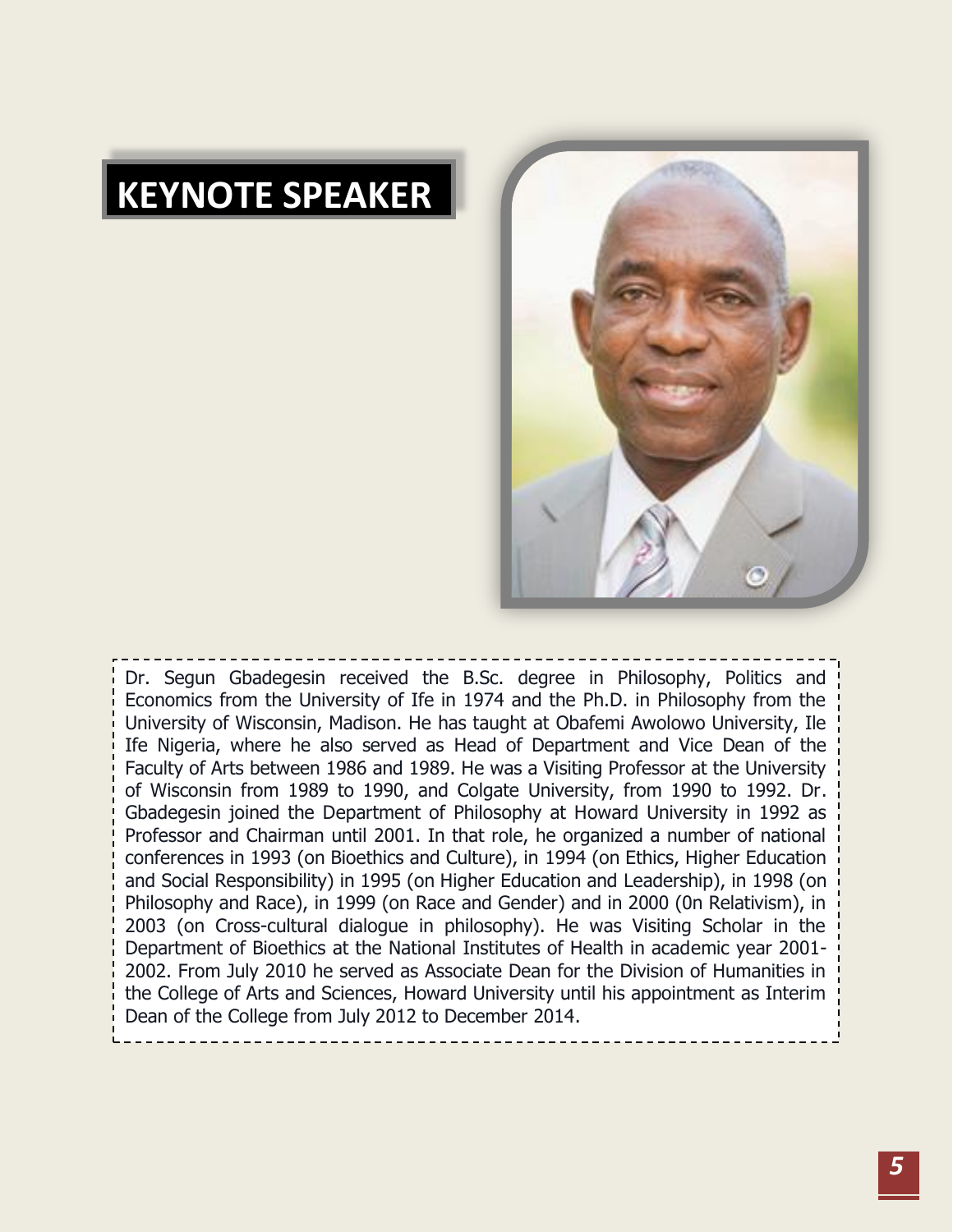

# **KEYNOTE SPEAKER**

Dr. Raymond Keith Gilyard is a prominent writer professor of English who teaches and researches in the fields of rhetoric, composition, literacy studies, sociolinguistics, and African American literature. Interested in the complex interplay among race, ethnicity, language, writing, and politics, Gilyard's work investigates the differences between authentic student voice and the dominant discourse of the academy. As a literary scholar, his interests have been in the interplay between African American literature and rhetorical criticism and in bio-critical work. Among his publications are three volumes of poetry and six scholarly monographs—True to the Language Game: African American Discourse, Cultural Politics, and Pedagogy; John Oliver Killens: A Life of Black Literary Activism; Composition and Cornel West: Notes toward a Deep Democracy; Liberation Memories: The Rhetoric and Poetics of John Oliver Killens; Let's Flip the Script: An African American Discourse on Language, Literature, and Learning; and Voices of the Self: A Study of Language Competence.

Gilyard received his Bachelor of Science degree from City University, his Masters of Fine Arts from Columbia University, and his doctorate at New York University. He has taught at LaGuardia Community College, CUNY, Medgar Evers College (where in 1986 he helped to launch the National Black Writers Conference series), and Syracuse University. Since 1999, he has been a professor of English at Penn State University.

Throughout his career, Gilyard has been actively involved in the National Council of Teachers of English (NCTE), including serving on the editorial board and the executive committee and will serve as NCTE president in 2011-2012 during its centennial. He has also worked significantly with the Conference on College Composition and Communication (CCCC), the world's largest professional organization for researching and teaching composition, for which he served as Chair in 2000.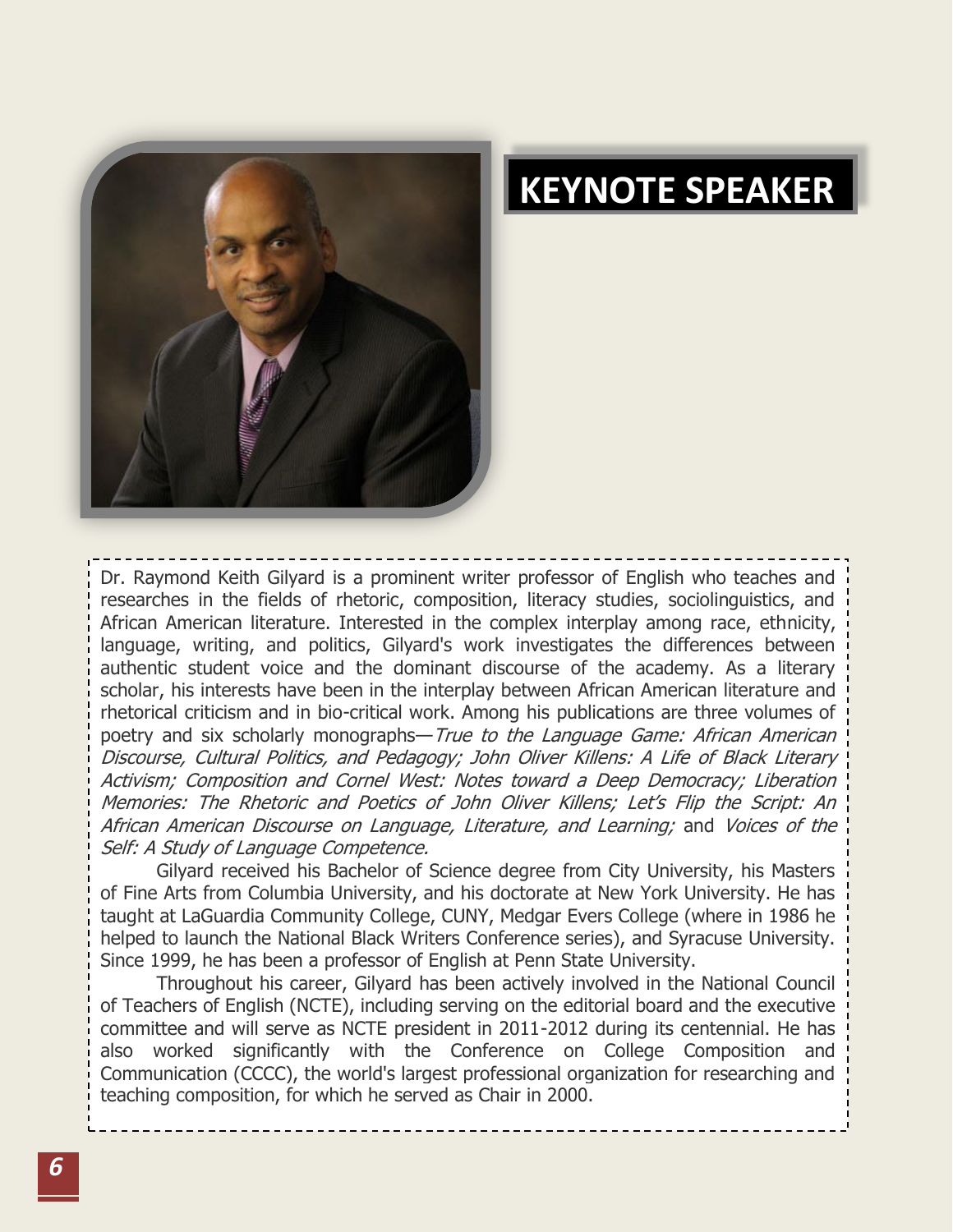## **FEATURED SPEAKER**



Dr. Rhea Estelle Lathan is Assistant Professor of English at Florida State University. She holds a Ph.D in English and an MA in Afro-American Studies from the University of Wisconsin-Madison and a BA in Africology and English from the University of Wisconsin-Milwaukee. Dr. Lathan's research includes the literate and rhetorical history of women of African descent, the development of literacy, and the delivery systems for the teaching of writing; community based critical intellectualism, identity politics and social historical activism as well as critical race theory in rhetoric and composition. Dr. Lathan teaches courses ranging from social historical perspectives on rhetoric and composition to more specialized African American Literacies, rhetoric, composition research methodologies and theories, the rhetoric of African American social movements, including African American feminisms and literacy history. She has published scholarly articles on literacy and activism and is an emerging voice in the field of black women and community activism. She is a member of the National Council of Negro Women, the National Council for the teachers of English, the Conference on College Composition and Communication (and its Black Caucus), the Coalition of Women Scholars in the History of Rhetoric and Composition, and the Modern Languages Association. She has been the recipient of various grants and awards, including the Woodrow Wilson Foundation Dissertation Fellowship Grant in Women's Studies, the Michigan State University Public Humanities Collaborative Public Arts and Humanities Faculty Fellowship, and, most recently, the Florida State University Transforming through Teaching Award.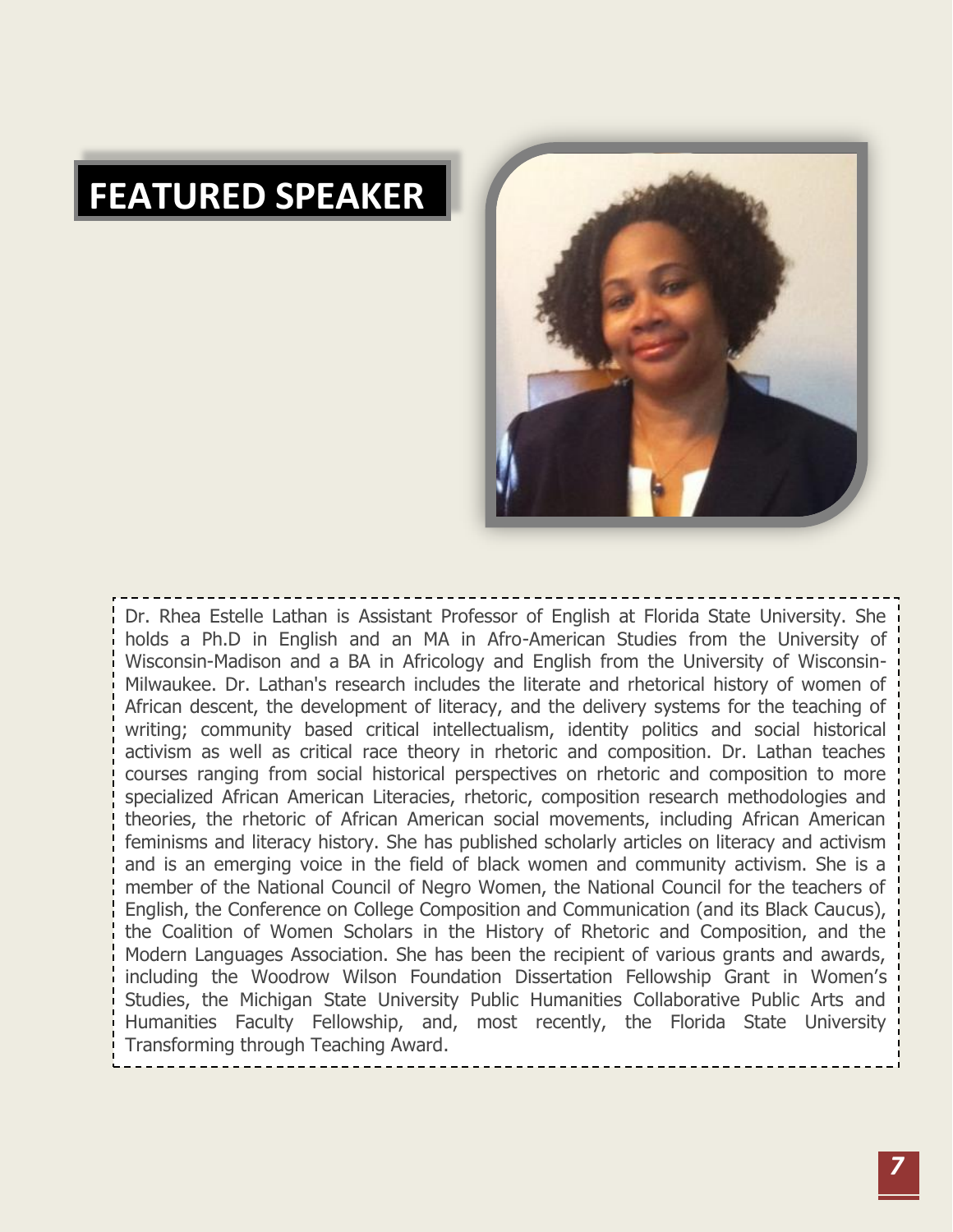

## **FEATURED SPEAKER**

--------------Dr. Gerald Horne holds the John J. and Rebecca Moores Chair of History and African American Studies at the University of Houston. His research has addressed issues of racism in a variety of relations involving labor, politics, civil rights, international relations and war. He has also written extensively about the film industry. Dr. Horne received his Ph.D. in history from Columbia University and his J.D. from the University of California, Berkeley and his B.A. from Princeton University.

Dr. Horne is the author of more than thirty books and one hundred scholarly articles and reviews. His current research focuses on a variety of topics such as the impact of the Haitian Revolution on the U.S.; a biography of Paul Robeson; an analysis of Pro-Tokyo Negroes before 1945; the internationalism of the Black Press; and African-Americans and Aviation before Sputnik. His recent publications include: Race to Revolution: The U.S. and Cuba During Slavery and Jim Crow, 2014, The Counter-Revolution of 1776: Slave Resistance and the Origins of the United States of America, 2014, Black Revolutionary: William Patterson and the Globalization of the African-American Freedom Struggle, 2014.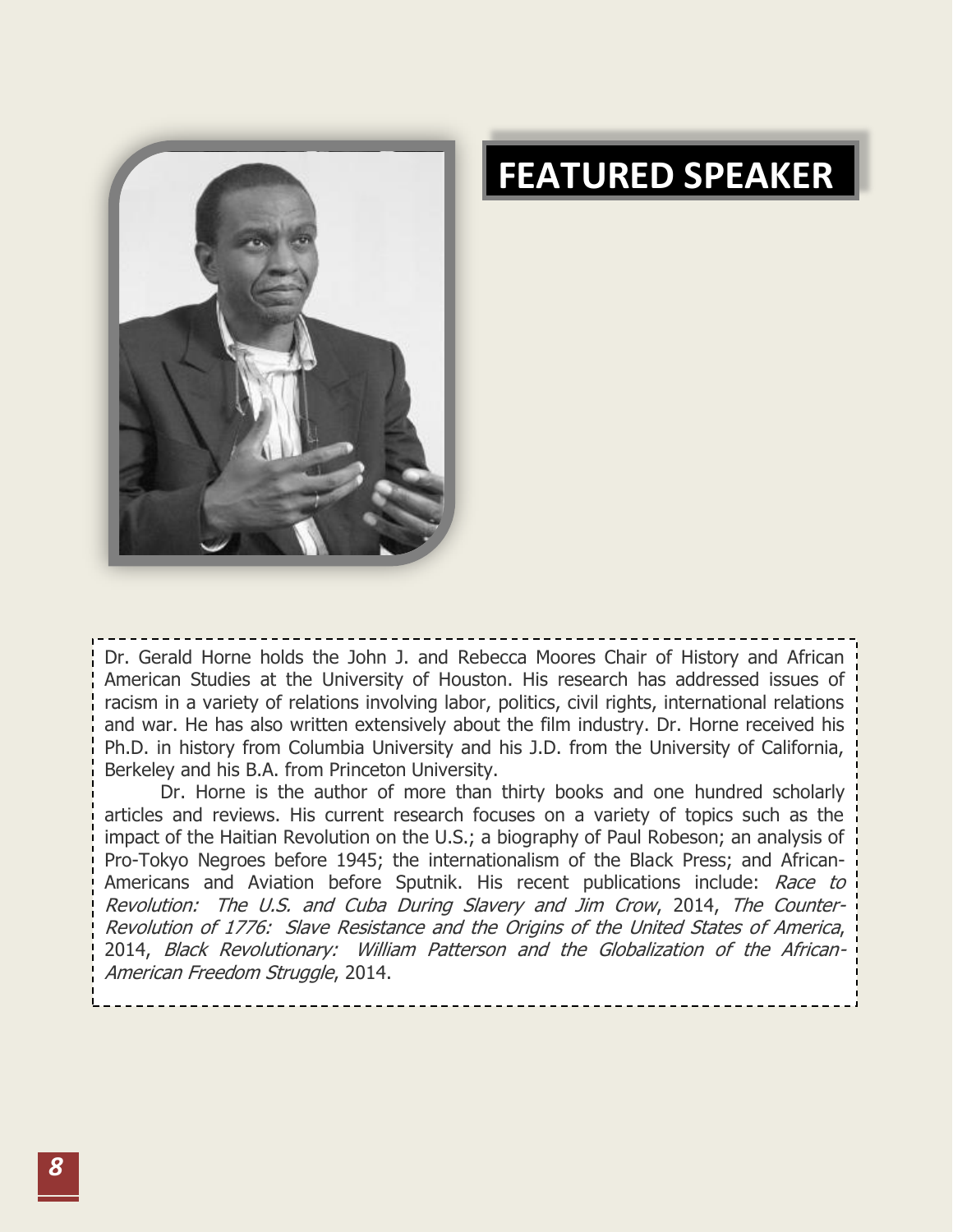## **FEATURED SPEAKER**



Dr. Adam J. Banks received his BA in English from Cleveland State University and his MA and PhD both in English from Penn State University. Dr. Banks is currently Professor of Writing, Rhetoric, and Digital Studies (WRD) at the University of Kentucky, where he teaches courses in African American Rhetoric, digital rhetorics, community literacy, and rhetoric and composition theory. Previously, he has been Associate Professor of Writing and Rhetoric in Syracuse University's Writing Program. He is the author of the awardwinning Race, Rhetoric, and Technology: Searching for Higher Ground, a book challenging teachers and scholars in writing and technology fields to explore the depths of Black traditions more thoroughly and calling African Americans to make technology a central area for struggle. His second book, Digital Griots: African American Rhetoric in a Multimedia Age, was released by Southern Illinois University Press's Studies in Writing and Rhetoric series.

Dr. Banks spent Fall 2011 as a Visiting Scholar in Comparative Media Studies at MIT, where he is beginning work on a new book reexamining the "Talking Book" literacy trope for our current digital age. During the Spring 2010 semester, he served as Langston Hughes Visiting Professor of English at the University of Kansas, where he taught courses on African-American rhetoric, new media, and technologies. Dr. Banks sees community work as deeply connected to his growth as a teacher and intellectual and has developed and delivered several projects in Cleveland, Syracuse, and Lexington linking African American rhetorical traditions to current realities and futuristic visions for activism and community building.